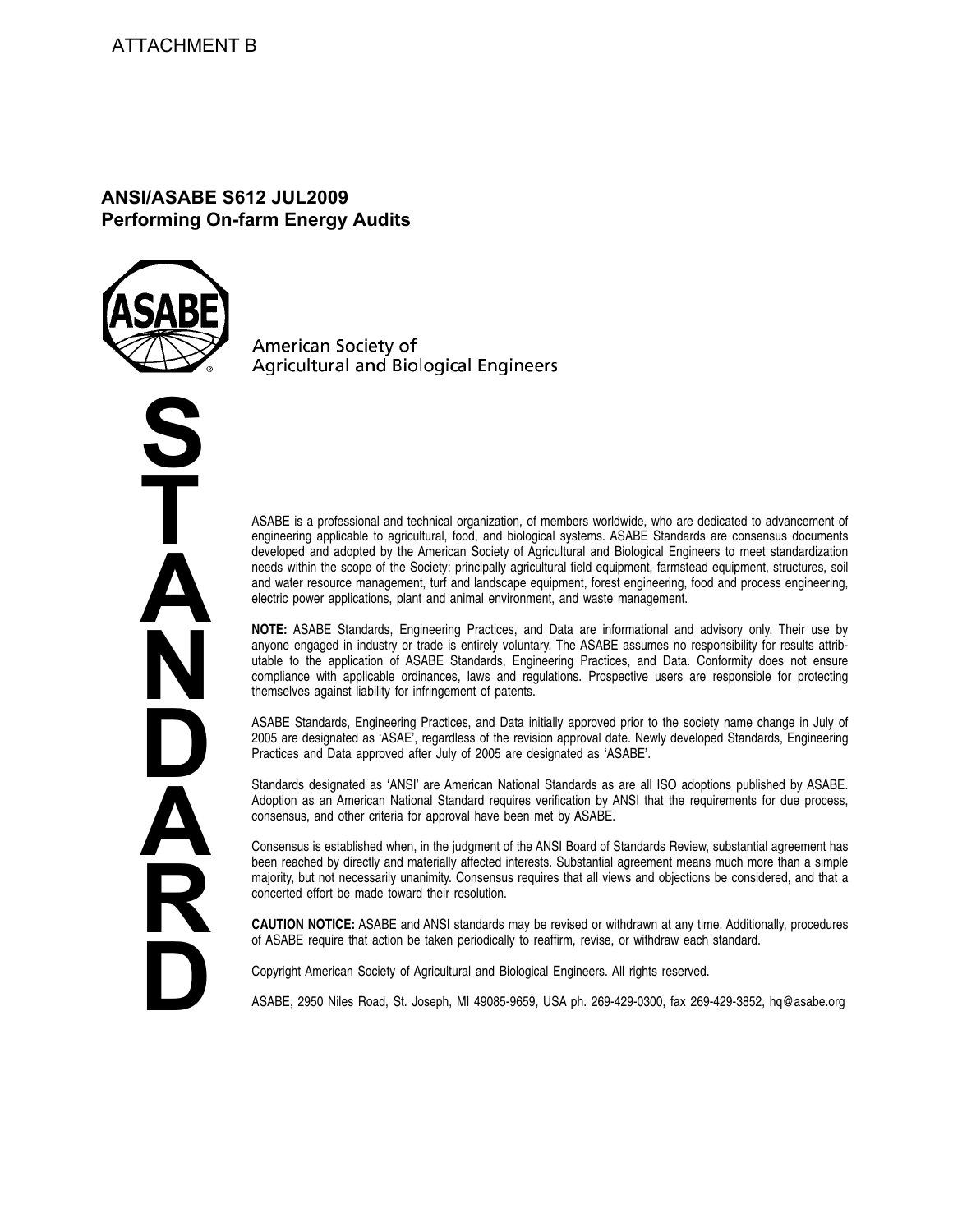# ATTACHMENT B

## ANSI/ASABE S612 JUL2009 Approved July 2009 as an American National Standard

# **Performing On-farm Energy Audits**

*Developed by ASABE with the cooperation of USDA NRCS. Approved by cross division representation of the society under the guidance of T-11, Energy, and approval of T-01, Standards (Policy & Adoption). Adopted July 2009. Approved by ANSI July 2009.*

**Keywords:** Audit, Costs, Efficiency, Energy, Management

#### **1 Purpose**

**1.1** This Standard establishes procedures for performing on-farm audits to determine and document current energy usage, and to provide an estimation of energy savings from alternatives in the cultivation, protection, harvesting, processing and storage of agricultural commodities and in the feeding, housing and processing of farm animals and animal products. This Standard is provided to guide the reporting of data and the preparation of specific recommendations for energy reduction and conservation with estimates of energy savings.

### **Scope**

**2.1** This Standard is intended to support energy audits of all types of farming operations (which includes ranching) typically found in North America. Energy audits shall exclude the farm residence, except where it is not practical to separate base line data.

**2.2** This Standard does not address secondary (off-farm) energy savings in the development and evaluation of alternatives. For example, reduction in the amount of fertilizer used on a farm would represent a reduction of the associated energy needed to produce fertilizer for the farm at a fertilizer production facility (off-farm). This type of energy savings is not addressed as a part of this Standard.

## **3 Definitions**

**3.1 Energy:** For the purposes of this Standard energy is the resource used to power equipment to do mechanical work or to generate heat, light or cooling.

**3.2 Energy resource:** Source from which energy is obtained, including gasoline, diesel fuel, biofuel, propane, natural gas, electricity, solar, wind, wood, biomass, geothermal, etc.

**3.3 Farm enterprise:** Production category of a farm. For example, a farm may include a field crop enterprise and a livestock enterprise. (See Table 1)

**3.4 Major activity:** A discrete activity associated with a farm enterprise that utilizes an energy resource, or that heavily impacts energy resource use. For example, a cropping enterprise may include grain drying, crop planting, tilling, and harvesting activities. (See Table 1)

**3.5 Component:** Individual parts of a major activity. For example: lighting systems include lamps, ballasts, timers, sensors, etc. (See Table 1)

**3.6 Energy auditor:** A licensed professional engineer or other technically qualified individual who will certify that the audit report provided to the farmer/rancher meets the requirements outlined in ASABE S612.

**3.7 Management operation** Describes the specific routine and timing of tasks that would allow someone to understand how the farm/ranch runs an enterprise on a day to day basis.

**3.8 Management scheme** A general overview of the enterprise, what it consists of, future plans, and any other factors that influence the overall operation of the farm. For example, a free-stall dairy operation with 150 milking cows, etc.)

**3.9 Type 1 Audit:** An evaluation and report of farm enterprise energy use that considers, at a minimum, the major activities highlighted in Table 1, as applicable. A Type 1 Audit is not required to address individual components.

**3.10 Type 2 Audit** A more detailed evaluation and report of farm enterprise energy use that considers all major activities and components included in Table 1, as applicable.

### **4 Documenting the base-line condition**

**4.1** This section specifies the procedure for developing a record of a farm's energy use over the past annual cycle.

**4.2** For each of the audited farm enterprises describe:

**4.2.1** Overall management scheme for the enterprise.

**4.2.1.1** Address enterprise specific management operations as required by the audit type.

**4.2.1.2** Acquire from operator energy use and cost data for most recent 12 month period.

**4.2.2** Major activities associated with the enterprise.

**4.2.2.1** Describe activity and primary equipment involved.

**4.2.2.2** For each major activity, document type of energy resource used and current energy consumption. Also, as appropriate, electrical service information (single or three phase; voltage) (natural gas or propane) needs to be included.

**4.2.2.3** Describe components of major activities, as appropriate/ available, (required for Type 2 only).

**4.2.2.3.1** Manufacturer of equipment

**4.2.2.3.2** Component factory ratings (hp, efficiency, Btu input, and Btu output)

**4.2.2.3.3** Management use efficiencies (are manual systems in place that could be automated or timed)

**4.2.2.3.4** Annual energy use

**4.3** Summarize by energy resource

## **5 Assessment and Recommendations**

**5.1** This section specifies how recommendations shall be presented and minimum information needed to be provided consistent with audit type (see paragraphs 3.9 and 3.10).

**5.2** Energy savings at the enterprise level shall be reported in units useable and understandable by the end-user (J, Btu, kWh).

**5.3** Appropriate energy savings recommendations shall be made for each major activity including a comparison to the base-line condition for:

**5.3.1** Estimated cost of replacement/upgrade equipment.

**5.3.2** Estimated savings in energy and energy cost, including appropriate assumptions and documentation.

**5.3.3** Estimated simple payback period (in years) for implementing each recommendation.

## **6 Certifications**

**6.1** All audit reports shall contain a certification statement that the auditor(s) possess the technical expertise and experience to perform on-farm energy audits, and that the audit report meets all requirements in ASABE Standard S612. (See informative annex A.)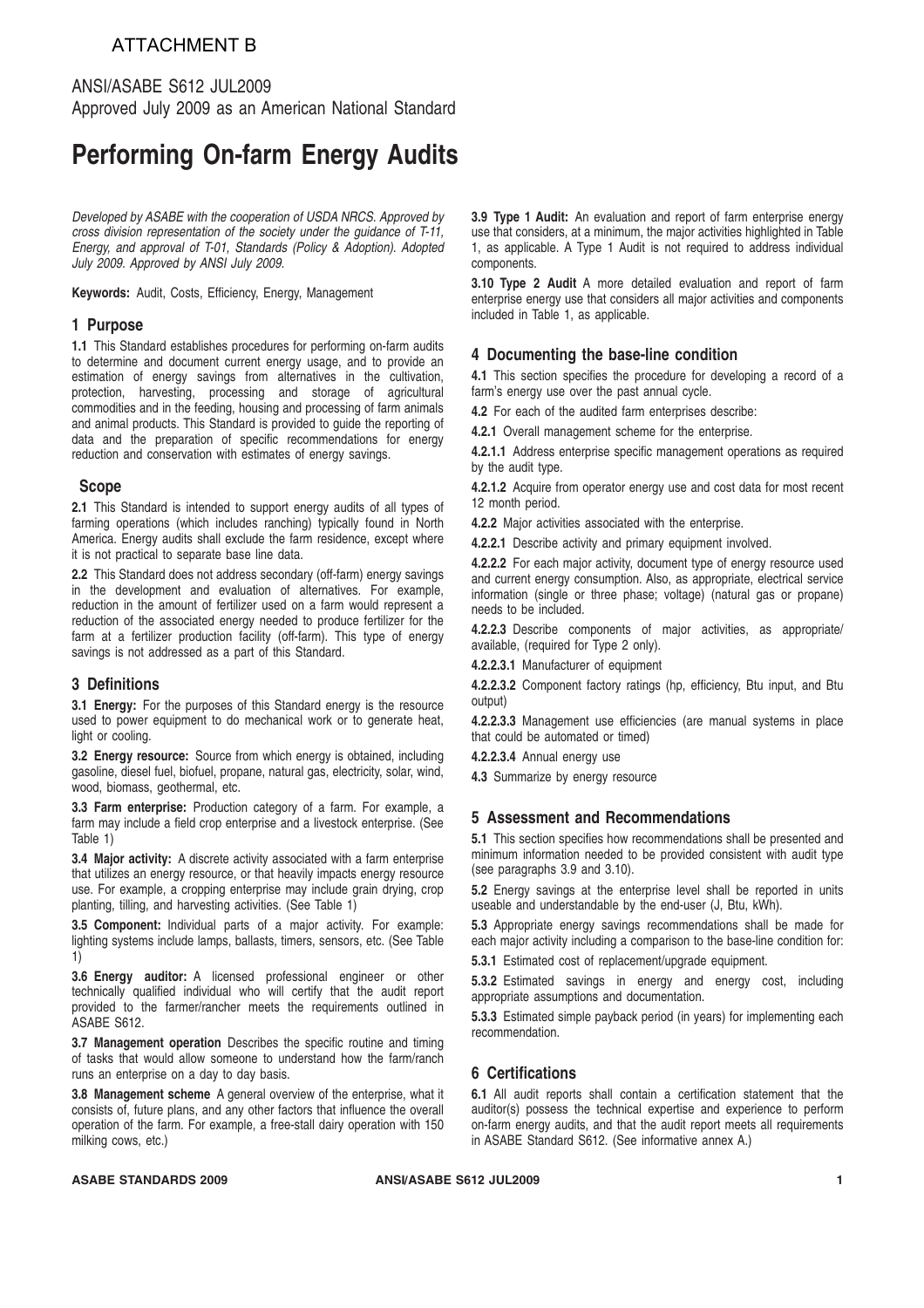# ATTACHMENT B

|                                                |                                                                          |                                |              |               | Farm Enterprises   |                    |                    |                              |                        |
|------------------------------------------------|--------------------------------------------------------------------------|--------------------------------|--------------|---------------|--------------------|--------------------|--------------------|------------------------------|------------------------|
| <b>Major Activity</b>                          | Components                                                               | Dairy                          |              | Swine Poultry | Beef/<br>veal      | Field              | Fruit/             | crops vegetables Aquaculture | Nursery/<br>Greenhouse |
| Lighting <sup>1,7,10</sup>                     | lamps, timers, sensors                                                   | $\mathsf{X}^6$                 | $\mathsf{x}$ | $\mathsf{x}$  | $\mathsf{x}$       |                    | X                  | X                            | X                      |
| Ventilation <sup>2,7,10,11</sup>               | fans, control system, variable<br>drives, humidity control               | $x^6$                          | X            | $\pmb{\chi}$  | $\pmb{\mathsf{X}}$ |                    | X                  | X(aeration)                  | $x^{8,9}$              |
| Refrigeration <sup>5,7,10</sup>                | compressor, evaporator/chiller,<br>motor, insulation                     | milk,<br>products <sup>6</sup> |              | eggs          |                    |                    | commodity          | X                            | Veg/cut flowers        |
| Milk harvesting <sup>7,10</sup>                | pumps, motors, controllers                                               | $\mathsf{x}^6$                 |              |               |                    |                    |                    |                              |                        |
| Controllers <sup>7,10</sup>                    | master system automation                                                 | X                              | x            | X             |                    |                    |                    | x                            | X                      |
| Other motors/<br>pumps <sup>3,4,7,10</sup>     | Types, compressors                                                       | $\mathsf{X}^6$                 | X            | X             | X                  | X                  | X                  | X                            | X                      |
| Water heating <sup>7,10,12</sup>               | heater, energy source,<br>insulation, recovery, waterers                 | $\mathsf{x}^6$                 | X            | X             | X                  |                    |                    |                              |                        |
| Air Heating/<br>Bldg environment <sup>10</sup> | heater, energy source,<br>insulation, recovery, variable<br>drives       | $\pmb{\chi}$                   | X            | $\pmb{\chi}$  | $\pmb{\mathsf{X}}$ |                    | X                  |                              | $x^{8,9}$              |
| Drying <sup>10</sup>                           | energy source, airflow<br>(motors/fans), handling<br>equipment           |                                |              |               |                    | $\pmb{\mathsf{X}}$ |                    |                              |                        |
| Waste handling                                 | collection and dispersal<br>equipment/methods                            | $\boldsymbol{\mathsf{x}}$      | X            | X             | X                  |                    |                    | X                            |                        |
| Air Cooling                                    | energy source, airflow<br>(motors/fans), control systems,<br>evaporative | X                              | x            | X             | X                  |                    |                    |                              | $x^{8,9}$              |
| <b>Cultural Practices</b>                      | planting, tilling, harvesting,<br>engine driven equipment                |                                |              |               |                    | $\pmb{\mathsf{X}}$ | X                  |                              |                        |
| Crop/feed Storage                              |                                                                          |                                |              |               | X                  | X                  | x                  | X                            | X                      |
| Water management                               | wells, reservoir, recycled                                               | x                              | х            | X             | X                  | x                  | x                  | x                            | X                      |
| Material handling <sup>7,10</sup>              | equipment, motors, pumps                                                 | $x^6$                          | X            | X             | X                  | X                  | x                  | x                            | X                      |
| Irrigation <sup>10</sup>                       | motors/engines, pumps, power<br>source                                   |                                |              |               |                    | $\mathsf X$        | $\pmb{\mathsf{x}}$ |                              | $\pmb{\mathsf{X}}$     |

#### **Table 1 – Suggested Components within Major Activities by Farm Enterprises for Audit Assessment**

#### **Footnotes:**

Listed references are guidance documents or tools useful for assessing the energy use and/or efficiency associated with various major activities and/or farm enterprise. Not included here are the numerous planning guides that address the design of farm enterprise systems and the major activities involved because most do not directly assess energy conservation or efficiency. These planning and design guides provide a reference for understanding elements of efficient production systems, but do not specifically address energy use or efficiency as is the intent of this standard. These are by no means the only guides and tools that can be used in performing these audits.

- 1. ASABE Standards. 2009. EP344.3: Lighting systems for agricultural facilities. St. Joseph, Mich.: ASABE.
- 2. ASABE Standards. 2008. EP566.1: Guidelines for selection of energy efficient agricultural ventilation. St. Joseph, Mich.: ASABE.
- 3. Srivastava, Ajit K., Carroll E. Goering, Roger P. Rohrbach, and Dennis R. Buckmaster. 2006. Chapter 3: Electrical power for agricultural machines. In *Engineering Principles of Agricultural Machines*, 2nd ed., 45–64. St. Joseph, Mich.: ASABE.
- 4. Gustafson, Robert J., and Mark T. Morgan. 2004. Chapter 8. Electric motors. In *Fundamentals of Electricity for Agriculture*, 3rd edition, 205–248. St. Joseph, Mich.: ASAE.
- 5. Peebles, R.W., D. J. Reinemann, R. J. Straub. 1994. Analysis, of milking center energy use. *Applied Engineering in Agriculture* 10(6): 831–839.
- 6. Go, A. and Surbrook, T. 2009. Michigan dairy farm energy audit guide. East Lansing, Mich.: Michigan State University, Departments of Biosystems & Agricultural Engineering, Food & Resource Economics. Available at: http://web5.anr.msu.edu/fa/farm%20energy%20calculators.html.
- 7. UW-Madison. 2009. Farm energy assessment toolkit. Madison, Wisc.: University of WI-Madison and Wisconsin Focus on Energy. Available at: http:// www.soils.wisc.edu/foe/login?resource=%2Ffoe%2Flogin%20.
- 8. ASABE Standards. 2009. EP460: Commercial greenhouse design and layout. St. Joseph, Mich.: ASABE.
- 9. ASABE Standards. 2008. EP406.4: Heating, Ventilating, and Cooling Greenhouses. St. Joseph, Mich.: ASABE.
- 10. Sanford, S., et al. 2009. Energy Self Assessment tools, University of Wisconsin-Madison, Available at: http://www.ruralenergy.wisc.edu/.
- 11. UI-Urbana-Champaign. 2009. Agricultural Ventilation Fans—Performance and Efficiencies, Bioenvironmental and Structural Systems Laboratory (BESS Lab),
- University of Illinois-Urbana-Champaign. Available at: http://www.bess.uiuc.edu/.
- 12. Directory of Certified Product Performance. 2008. Gas Appliance Manufacturers Association, Available at: http://www.ahridirectory.org/ahridirectory/pages/ home.aspx.